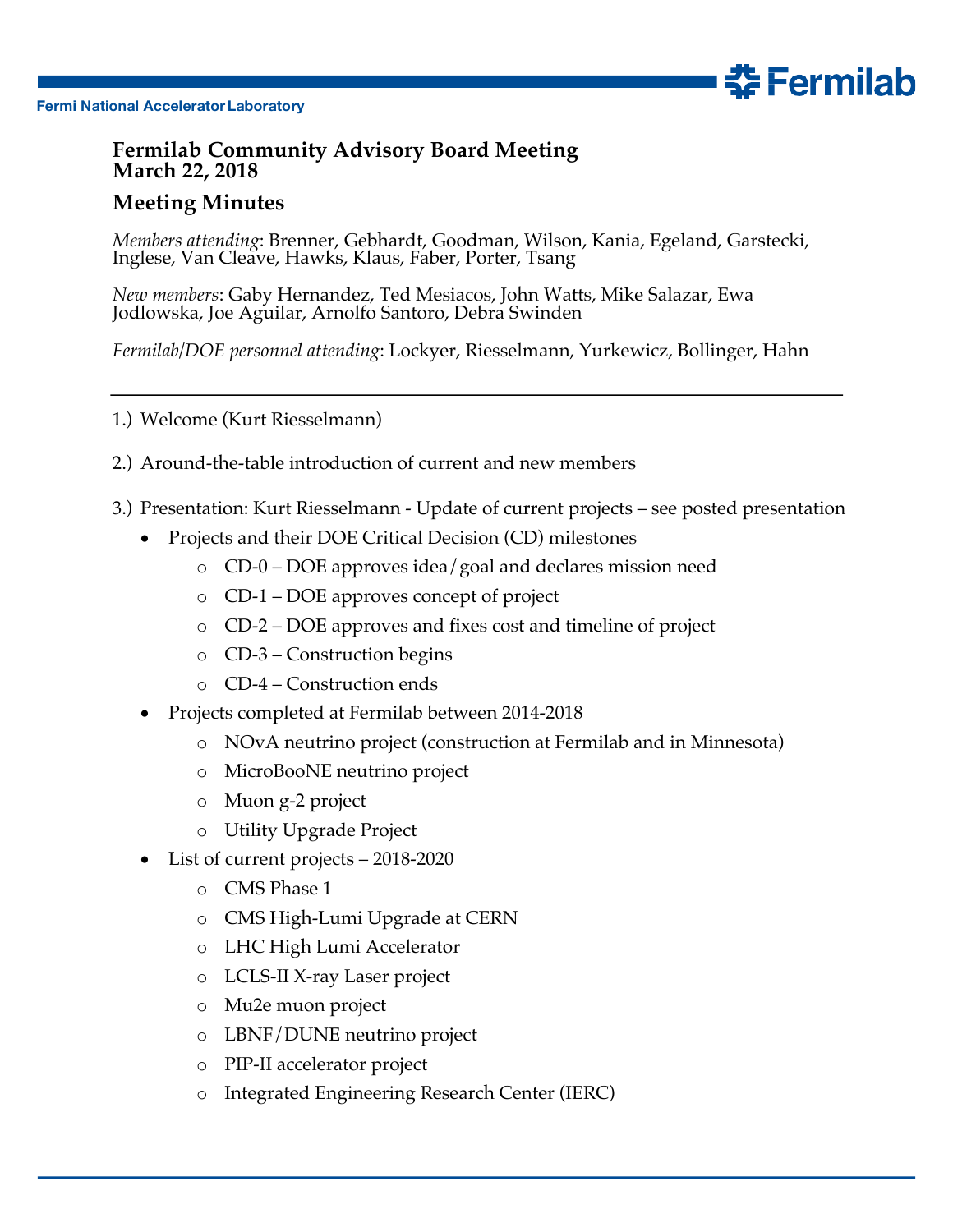## **Fermi National Accelerator Laboratory**

- Planned talks and tours at upcoming CAB meeting in 2018
	- o Frequent updates on LBNF/DUNE neutrino project (Fermilab's flagship project)
	- o Presentation on PIP-II (construction of new accelerator close to Wilson Hall)

춮 Fermilab

- o Progress on IERC (construction of new building close to Wilson Hall)
- o Tour of ICARUS neutrino experiment
- o Presentation on education programs
- o Presentation on recruitment and diversity
- 4.) Q&A with Fermilab Director Nigel Lockyer
	- What big astrophysics projects is Fermilab involved in?
		- o Dark Energy Survey in Chile study of 300 million galaxies
		- o Large Synoptic Survey Telescope, led by Stanford Lab observation of 10 billion galaxies
	- Are there any plans to have a tribute to Stephen Hawking?
		- o Hawking visit Fermilab many years ago. No plans to have any kind of tribute
	- What is new?
		- o Quantum is the new nano particle physics is the new quantum
		- o Have scientists working on new experiment on teleportation
	- Is current administration supportive of Fermilab's research and projects?
		- o They are highly supportive
	- Do you feel that the budget and the shut down have been a problem?
		- o We have been able to make things word, but there are some delays with projects
	- Are there any new partners coming on board with the LBNF/DUNE?
		- o Primary partners so far are CERN, UK, India, Italy, Switzerland, France.
- 5.) Walking tour of Linear Accelerator and Main Control Room
- 6.) Adjourn

Next meeting: May 24, 2018